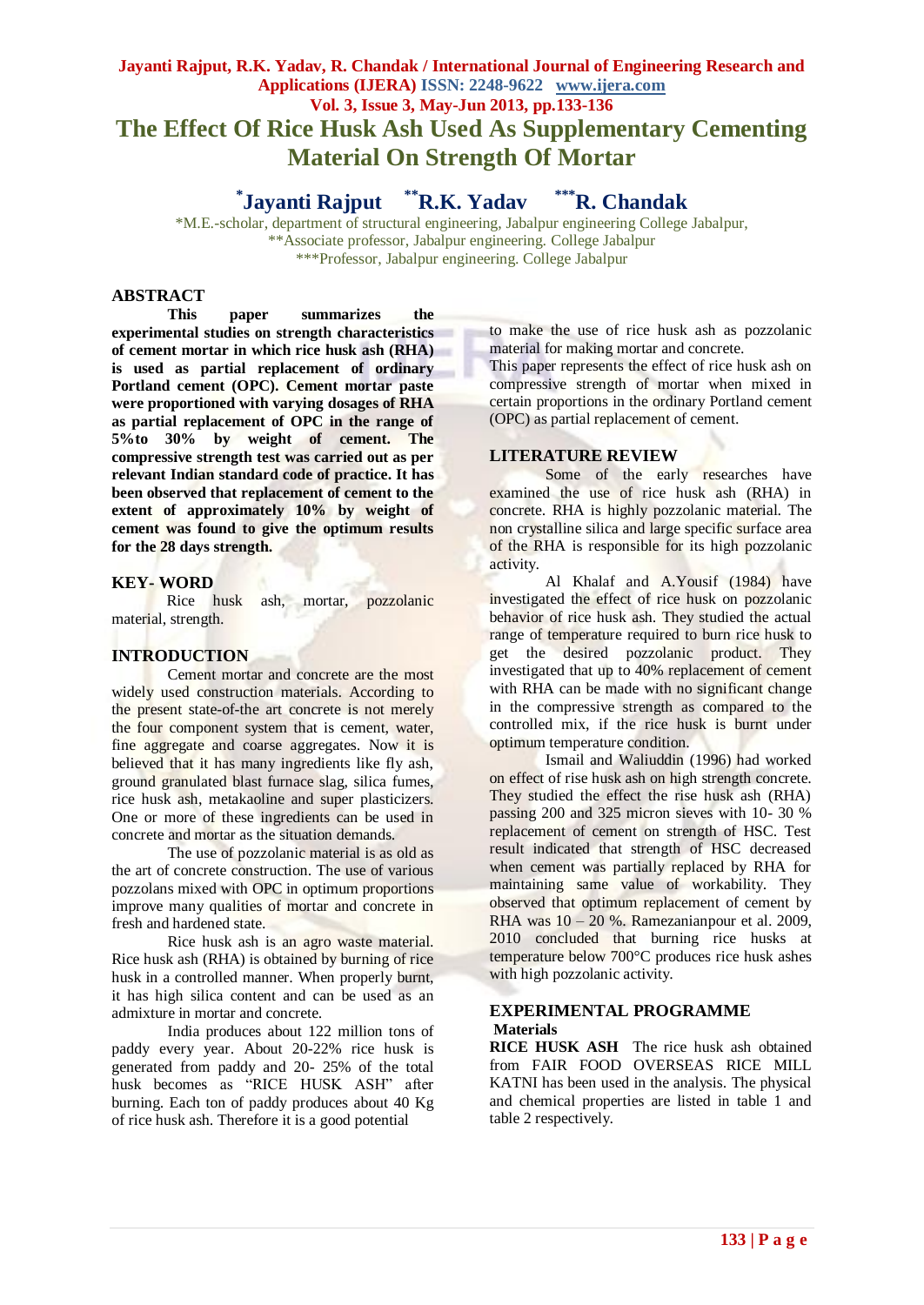# **Jayanti Rajput, R.K. Yadav, R. Chandak / International Journal of Engineering Research and Applications (IJERA) ISSN: 2248-9622 www.ijera.com Vol. 3, Issue 3, May-Jun 2013, pp.133-136**

# **Table 1 Physical properties of RHA.**

| <b>S. No.</b> | <b>Parameter</b><br>(Physical Properties)                              | <b>Test Value</b> | <b>Method of Test</b> |
|---------------|------------------------------------------------------------------------|-------------------|-----------------------|
|               | Particles retained on 45 micron IS sieves<br>(Wet Sieving) in $%$ Max. | 27.13             | IS:1727:1967          |

# **Table 2 chemical properties of RHA.**

| S. No.         | <b>Parameters</b>                   | <b>Test Value</b> | <b>Method of Test</b> |
|----------------|-------------------------------------|-------------------|-----------------------|
|                | (Chemical Properties)               |                   |                       |
|                | Silica as $SiO2$ % w/w              | 83.6              | IS:1727:1967          |
| $\sqrt{2}$     | Calcium Oxide as CaO % w/w          | 0.84              | IS:1727:1967          |
| $\overline{3}$ | Magnesium Oxide MgO % w/w,          | 0.40              | IS:1727:1967          |
| $\overline{4}$ | Alumina as $Al_2O_3\%$ w/w          | 0.76              | IS:1727:1967          |
| 5              | Ferric Oxide as $Fe2O3$ % w/w       | 0.64              | IS:12423:1988         |
| 6              | Loss on Ignition $\%$ w/w.          | 14.2              | IS:1727:1967          |
| .7             | Sulphuric Anhydride as $SO_3$ % w/w | 0.69              | IS:1727:1967          |
|                |                                     |                   |                       |

**CEMENT** Ordinary Portland cement (OPC) conforming to IS 8112-1989 was used for this study. The OPC "jaypee" of 43 grade has been used, the physical properties are listed in table- 3

# **Table 3 Physical Property of procured OPC**

| <b>Test Results</b> | Requirements of IS: 8112-1989 |                 |
|---------------------|-------------------------------|-----------------|
| 29%                 | 30%                           |                 |
| 75                  | 30 (minimum)                  |                 |
|                     | 450                           | $600$ (maximum) |

# **WATER** ordinary tap water has been used.

**FINE AGGREGATS** standard sand is used for making cement mortar as per IS code 650- 1966. **MIX- PROPORTION**

The test specimen were prepared as per IS 650-1966, and IS 4031- 1988.

The cement mortar pastes were prepared using rice husk ash (RHA). The modified pastes incorporating the RHA from 5% to 30% by weight cement were prepared and strength results were compared with the strength of plain mix cubes. The mix proportions are summarized in table 4.

| . .<br><b>Replacement</b><br>of | <b>Quantity of RHA</b> Quantity | <b>of</b>   | <b>Quantity of sand</b> | of<br><b>Quantity</b> |
|---------------------------------|---------------------------------|-------------|-------------------------|-----------------------|
| cement                          | (gm)                            | cement (gm) | (gm)                    | water(gm)             |
| $0\%$                           |                                 | 600         | 1800                    | 246                   |
| 5%                              | 30                              | 570         | <b>1800</b>             | 246                   |
| 10%                             | 60                              | 540         | 1800                    | 246                   |
| 15%                             | 90                              | 510         | 1800                    | 246                   |
| 20%                             | 120                             | 480         | 1800                    | 246                   |
| 25%                             | 150                             | 450         | 1800                    | 246                   |
| 30%                             | 180                             | 420         | 1800                    | 246                   |

# **Table 4 mix proportions**

# **TEST RESULTS**

Compressive strength test were conducted to evaluate the strength development of cement mortar paste containing various percentage tests of RHA. The strength result are summarized in table- 5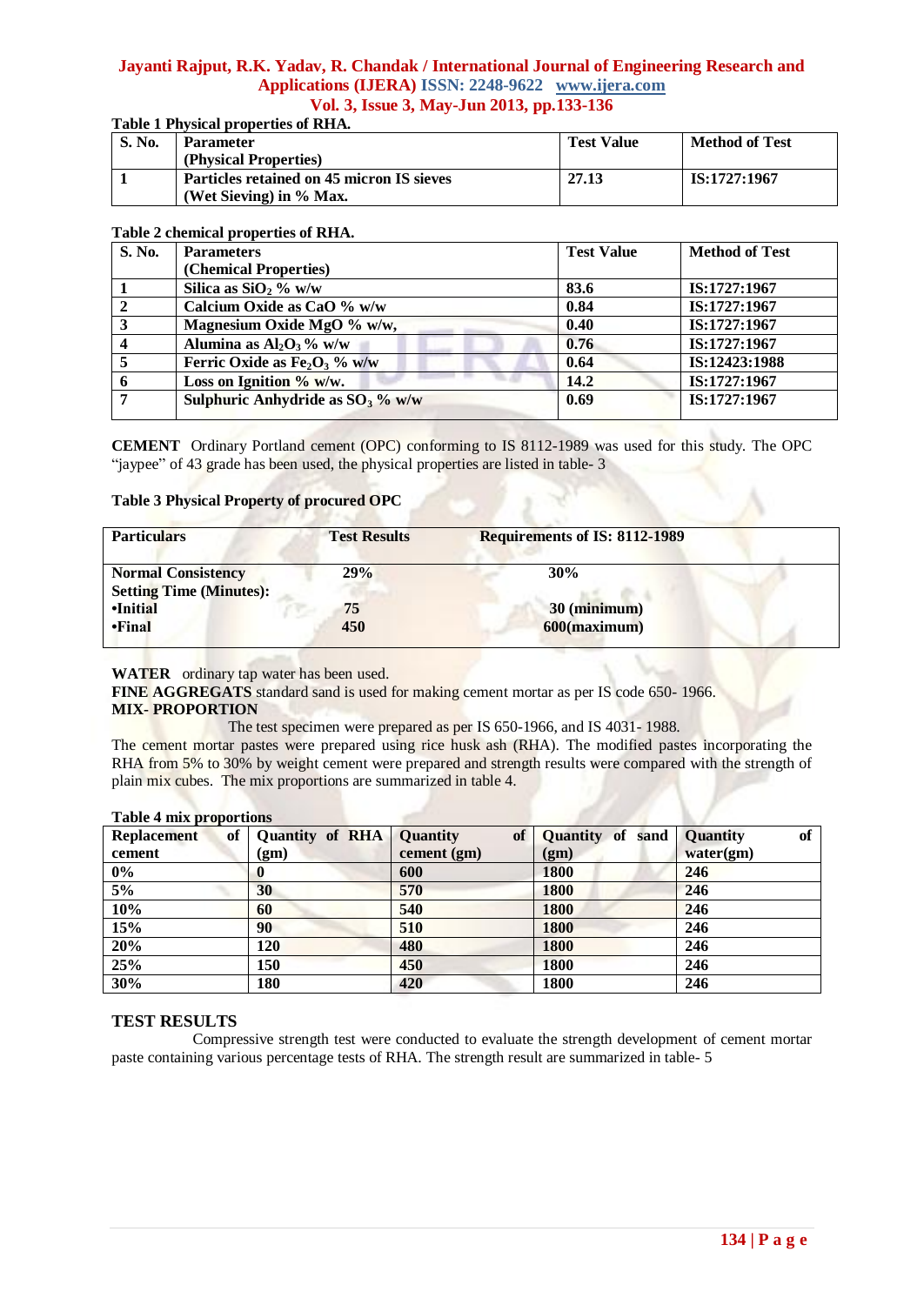# **Jayanti Rajput, R.K. Yadav, R. Chandak / International Journal of Engineering Research and Applications (IJERA) ISSN: 2248-9622 www.ijera.com Vol. 3, Issue 3, May-Jun 2013, pp.133-136**

**Table 5 Compressive strength of mortar**

| SNO                     | Replacement<br>of cement | <b>COMPRESSIVE STRENGTH(N/mm2)</b> |                         |                 |  |
|-------------------------|--------------------------|------------------------------------|-------------------------|-----------------|--|
|                         |                          | 3Days                              | 7Days                   | 28Days          |  |
| $\mathbf{1}$            | $0\%$                    | 24                                 | 37                      | 50              |  |
| $\boldsymbol{2}$        | $5\%$                    | 21                                 | 37                      | 49              |  |
| $\mathbf{3}$            | 10%                      | 22                                 | 36                      | 48              |  |
| $\overline{\mathbf{4}}$ | 15%                      | 12                                 | 20                      | 33              |  |
| 5                       | 20%                      | $\overline{\mathbf{4}}$            | $\overline{9}$          | 17              |  |
| 6                       | 25%                      | $\mathbf{1}$                       | $\overline{\mathbf{4}}$ | 9               |  |
| $\overline{7}$          | 30%                      | 1                                  | $\overline{\mathbf{4}}$ | $6\phantom{1}6$ |  |



# **CONCLUSIONS**

The results of the study show that the RHA produced from agro waste can be used as partial replacement of ordinary Portland cement in cement mortar pastes.

From the test results it can be concluded that if approximately 10% of cement is replaced by equal amount of RHA, there is not any significant depreciation in the compressive strength. Thus the RHA can be used as partial replacement of cement in the regions where the material is locally available.

# **REFRENCES**

- [1] A.A. Ramezanianpour, P. pourbiek, M. Mahdikhani, and F. Moodi. "Mechanical properties and durability of concrete containing rice husk ash as supplementary cementing material" International Journal of Civil Engineering. Vol. 7, No. 2, June 2009, June 2010.
- [2] Alireza Naji Givi, suraya Abdul Rashid, Farah Nora A. Aziz, Mohamad Amran